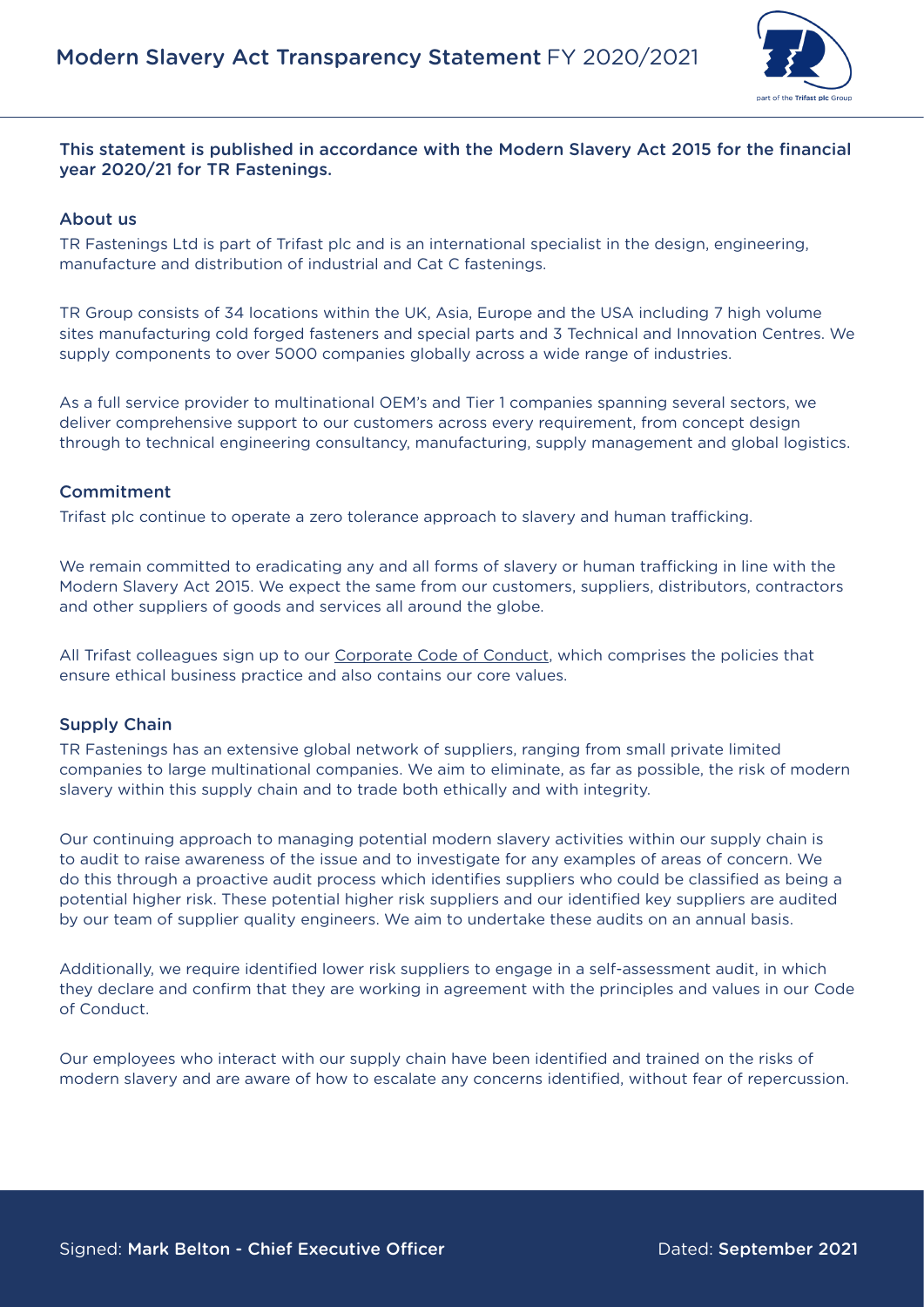

## Review / Updates from 2020/2021

Our actions included;

- The continued monitoring of our own practices and those of our supply chain to further embed and reinforce awareness of modern slavery. We have introduced the requirement that a number of new suppliers commit to our requirements as part of the assessment and acceptance process. Our Quality and Sustainability Agreement has been reviewed and enhanced to ensure our suppliers inform us of their activity in this area
- The maintenance of our schedule of audits and ensuring they are undertaken against the latest standards using our updated Quality and Sustainability Agreement
- The reinforcement and development of our Trifast Code of Conduct through the review of existing and the addition of new policies
- The recruitment of a Global Supply Chain Director which has resulted in a restructure of the department across our operating locations allowing easier and more effective communication of Modern Slavery issues and policies
- The implementation of an ESG Committee which meets weekly to discuss all relevant matters including those within our supply chain

#### Planned actions

In 2021/22 we will continue to work across the Trifast Group to review our progress against our actions and to ensure we uphold our values and ethical stance.

We will continue working with our global suppliers to increase the number of supply partners who are fully signed up to our Modern Slavery commitments. Our audit process will be reviewed to facilitate an increase in sign up from our existing suppliers.

Our Modern Slavery training program has been refreshed and will made available in a number of formats, including e-learning, as a result of new system capabilities within the Group.

Our supply chain and all matters within it forms a major pillar within our ESG sustainability framework and consequently Modern Slavery will be discussed regularly at Board level within the business.

This statement has been approved by the Main Board of Trifast plc who will review and update it annually.

This statement is made pursuant of section 54(1) of the Act and constitutes our slavery and human trafficking statement for the financial year ending 31 March 2021.